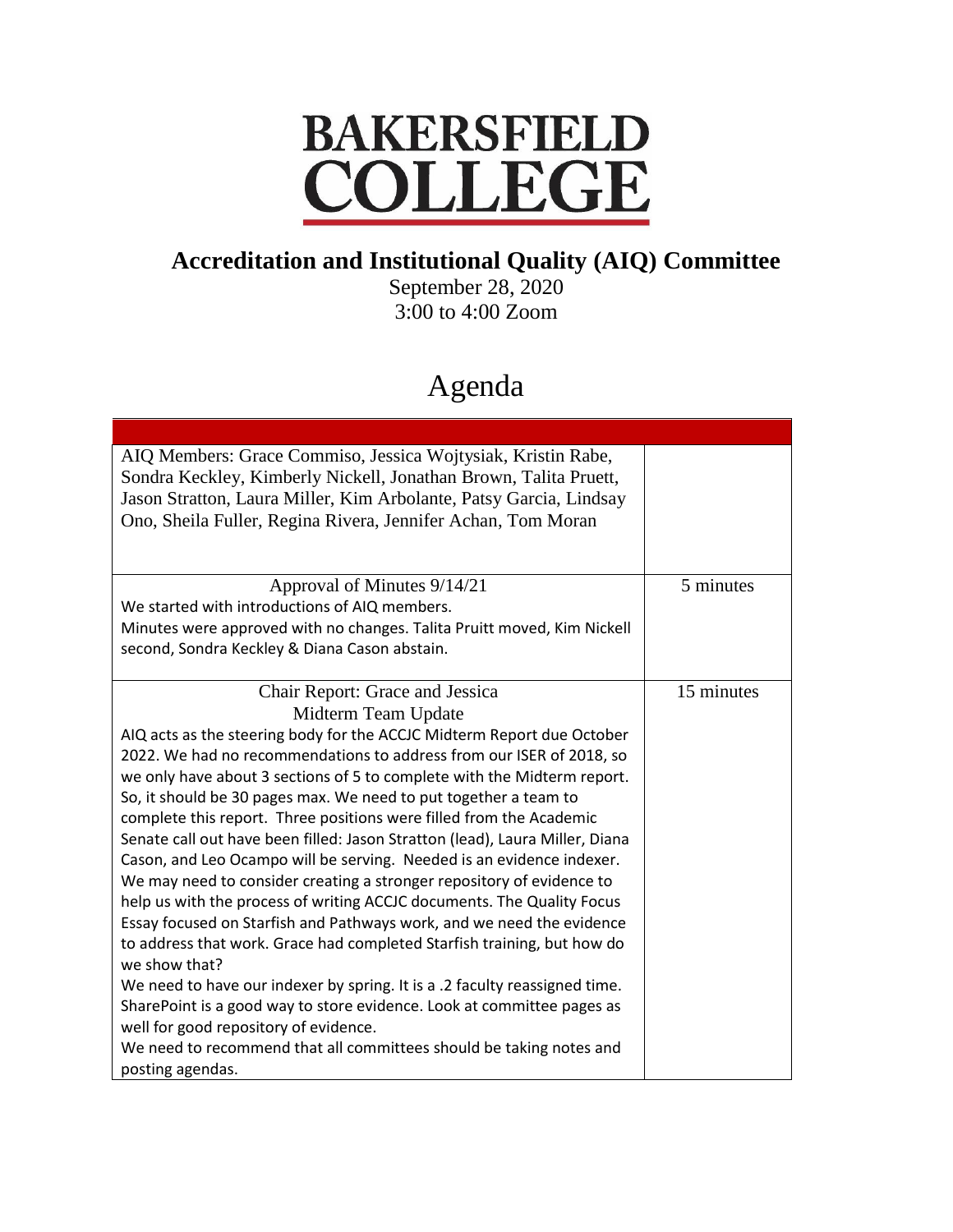| Strategic Directions will be a big source of evidence for the Midterm<br>Report. Lead reporters need to keep up with their information and<br>reporting out of initiatives within the document. We need to make sure<br>to address areas within Strategic Directions that have not yet been<br>completed. Were they in progress, perpetually in progress, or have they<br>not yet been started. Strategic Directions functions individually from AIQ,<br>but several of our members have served on it. Maybe we codify this work<br>with AIQ because it does address the entire college and should be housed<br>within an entity. It seems to best fit with AIQ and its umbrella of<br>evaluating the campus.<br>Creating data and the need to use committee webpages could be<br>expediency of researching information by committees when they are<br>asked.<br>The Brown Act committees include Curriculum and Academic Senate.<br>Brown Act is based upon decision making that goes to the Board of<br>Trustees on policy matters.<br>Guided Pathways Update<br>There was an orientation open house with the leads for Guided Pathways<br>were confirmed. Moving forward with charge.<br><b>Institutional Set Standards</b><br>OIE- when will data tables get updated? Probably at the end of the fall |            |
|-----------------------------------------------------------------------------------------------------------------------------------------------------------------------------------------------------------------------------------------------------------------------------------------------------------------------------------------------------------------------------------------------------------------------------------------------------------------------------------------------------------------------------------------------------------------------------------------------------------------------------------------------------------------------------------------------------------------------------------------------------------------------------------------------------------------------------------------------------------------------------------------------------------------------------------------------------------------------------------------------------------------------------------------------------------------------------------------------------------------------------------------------------------------------------------------------------------------------------------------------------------------------------------------------------------|------------|
| term.<br><b>Assessment Report</b>                                                                                                                                                                                                                                                                                                                                                                                                                                                                                                                                                                                                                                                                                                                                                                                                                                                                                                                                                                                                                                                                                                                                                                                                                                                                         | 5 minutes  |
| William Rockey reported for Faith Bradham                                                                                                                                                                                                                                                                                                                                                                                                                                                                                                                                                                                                                                                                                                                                                                                                                                                                                                                                                                                                                                                                                                                                                                                                                                                                 |            |
| Committee charge was approved<br>training on eLumen and evaluating outcomes,<br>ILO #4 survey on how students feel engaged info graph is on Assessment<br>webpage,<br>ILO dashboard updated by Sooyeon Kim with 2021 data for each of the 4<br>ILOs, with unweighted data publicly viewed.                                                                                                                                                                                                                                                                                                                                                                                                                                                                                                                                                                                                                                                                                                                                                                                                                                                                                                                                                                                                                |            |
| Program Review Report: Kim<br>Program Review is due Oct. 1                                                                                                                                                                                                                                                                                                                                                                                                                                                                                                                                                                                                                                                                                                                                                                                                                                                                                                                                                                                                                                                                                                                                                                                                                                                | 5 minutes  |
| Assessment documents are housed in SharePoint. Reach out to Kim<br>Nickell for access.                                                                                                                                                                                                                                                                                                                                                                                                                                                                                                                                                                                                                                                                                                                                                                                                                                                                                                                                                                                                                                                                                                                                                                                                                    |            |
| An email with links to all things data was sent out to all BC faculty.<br>Norming the feedback process for committee members will take place at<br>the Oct. 5 meeting.                                                                                                                                                                                                                                                                                                                                                                                                                                                                                                                                                                                                                                                                                                                                                                                                                                                                                                                                                                                                                                                                                                                                    |            |
|                                                                                                                                                                                                                                                                                                                                                                                                                                                                                                                                                                                                                                                                                                                                                                                                                                                                                                                                                                                                                                                                                                                                                                                                                                                                                                           |            |
| Review of Charge                                                                                                                                                                                                                                                                                                                                                                                                                                                                                                                                                                                                                                                                                                                                                                                                                                                                                                                                                                                                                                                                                                                                                                                                                                                                                          | 15 minutes |